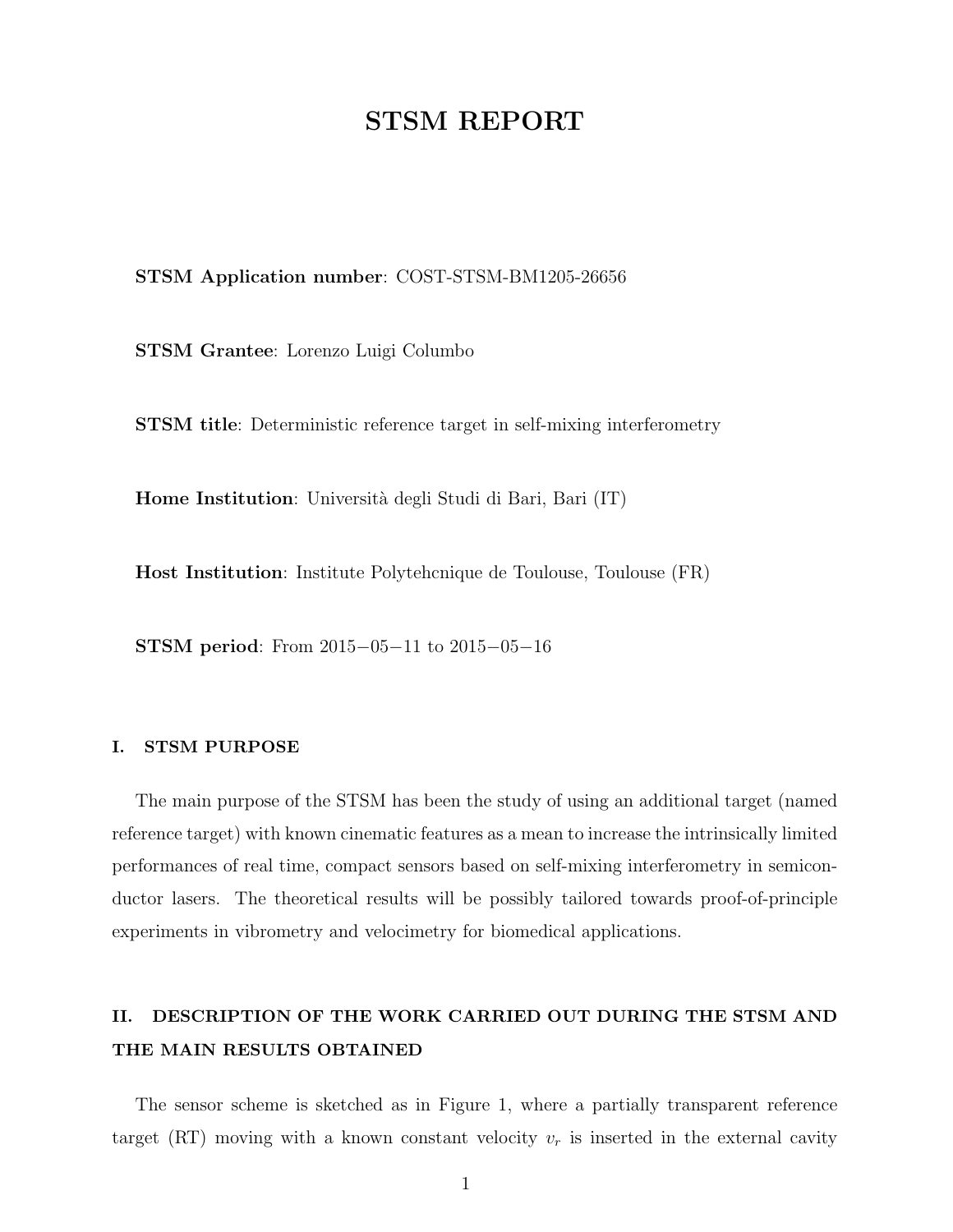formed by the semiconductor laser and the object target (OT) that translates with unknown constant velocity  $v_o < v_r$ .

In the single longitudinal mode, slowly varying envelope approximations and single reflection in the external cavity, the behavior of a semiconductor laser under optical feedback from two independent targets can be described by an extended version the Lang-Kobayashi (LK) equations [1] that account for an external double cavity [2]

$$
\frac{dE(t)}{dt} = \frac{1}{2}(1+i\alpha)(N(t)-1)E(t) + \frac{k_o \tau_p}{\tau_c}E(t-\tau_o)e^{-i\omega_0 \tau_o} + \frac{k_r \tau_p}{\tau_c}E(t-\tau_r)e^{-i\omega_0 \tau_r}
$$
(1)  

$$
dN(t) = (I - N(t))(1 + |E(t)|^2))
$$
(2)

$$
\frac{dN(t)}{dt} = \gamma \left( I_p - N(t)(1 + |E(t)|^2) \right) \tag{2}
$$

where the adimensional field  $E$ , carriers density  $N$  and pump intensity  $I_p$  are scaled as in [3] and the time t is expressed in units of the photon lifetime  $\tau_p$ . Moreover,  $\alpha$  is the linewidth enhancement factor,  $\tau_c$  is the laser cavity round trip time,  $\omega_0$  is the solitary laser frequency (equal to the laser cavity resonance and the reference frequency),  $\gamma$  is the photon to carrier lifetime ratio. The feedback strength parameters  $k_i$  with  $i = o, r$  depend on the effective fraction of the field back-reflected from OT and RT that re-enters into the laser cavity, and the reflectivities of the external targets and of the laser exit facet. The delays  $\tau_i$  change in time due to the target motions so that  $\tau_i = 2L_i/c = 2(L_{0,i} + v_i t)/c$  where  $L_{0,i}$  represent the target initial position. Looking for CW solutions of Equations (1)-(2) we get the following



FIG. 1: Scheme of the proposed sensor

expressions for the CW frequency  $\omega_F$  and the associated difference  $\Delta N$  between the carriers density in presence of feedback and its value in the free running laser case [4]

$$
\omega_F = \omega_0 - \frac{k_o \tau_p}{\tau_c} \sqrt{1 + \alpha^2} \sin(A_o + \omega_o t + \arctan \alpha)
$$
(3)  

$$
- \frac{k_r \tau_p}{\tau_c} \sqrt{1 + \alpha^2} \sin(A_r + \omega_r t + \arctan \alpha)
$$
  

$$
\Delta N = -2 \frac{k_o \tau_p}{\tau_c} \cos(A_o + \omega_o t) - 2 \frac{k_r \tau_p}{\tau_c} \cos(A_r + \omega_r t)
$$
(4)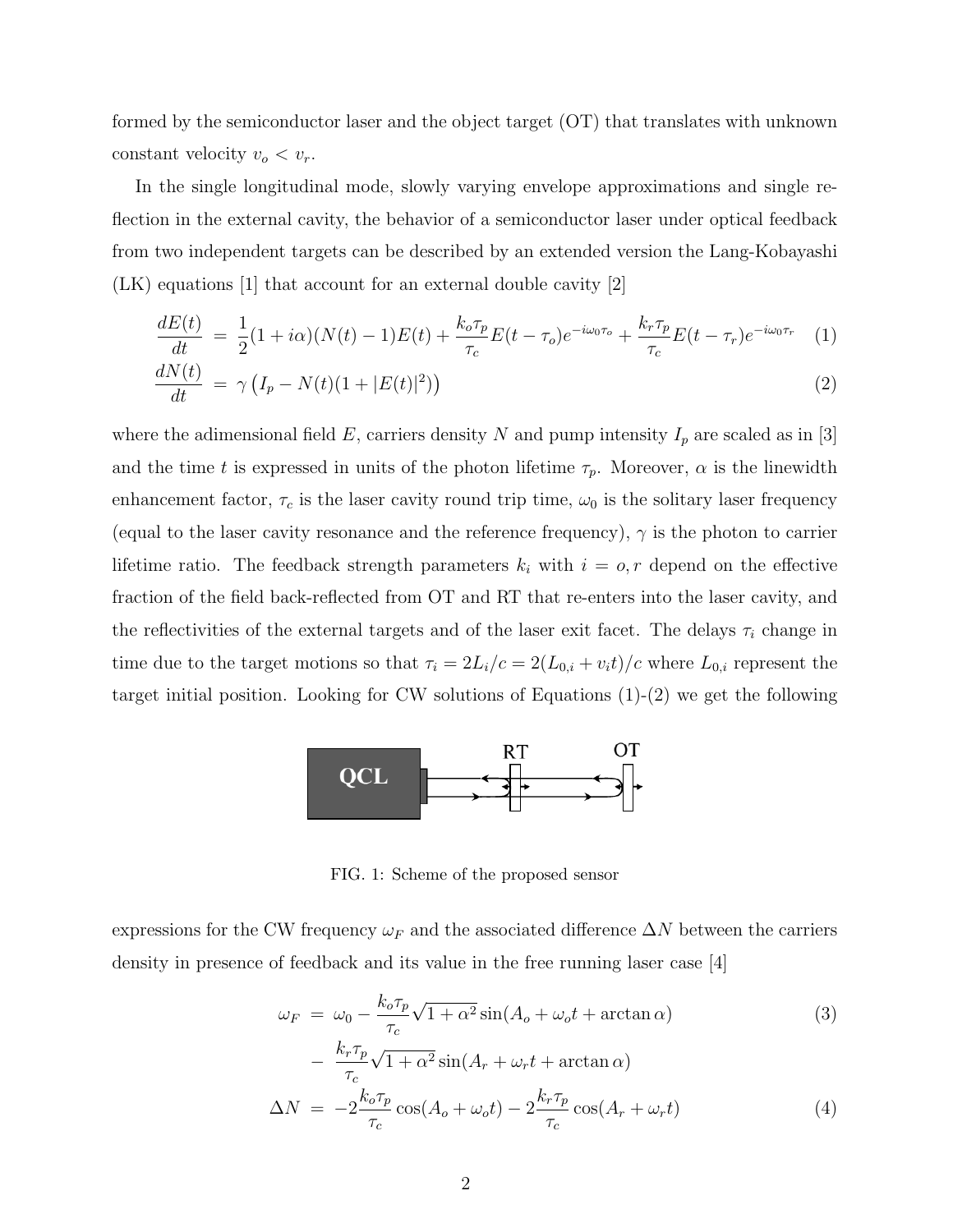| $\tau_n$ | $\alpha$ | $\omega_0$ | $L_{0,r}$ | $L_{0,o}$                                                                                                                                               |
|----------|----------|------------|-----------|---------------------------------------------------------------------------------------------------------------------------------------------------------|
|          |          |            |           | $\bigl 100\;\mathrm{ps}\bigr 35.6\;\mathrm{ps}\bigr 2\bigl 302\;\mathrm{THz}\bigr 1.5\times10^{-3}\;\mathrm{m}\bigr 2.5\times10^{-3}\;\mathrm{m}\bigr $ |

TABLE I: Physical parameters used in the simulations of the LK equations

where  $A_i = 2L_{0,i}\omega_F/c$  and  $\omega_i = 2v_i\omega_F/c$ . Hence the temporal evolution of the quantity  $\Delta N = \Delta N(t)$ , which is proportional to the voltage offset at the semiconductor laser terminals and thus represents one of the experimentally accessible SM signal, contains information about speed (and consequently, position) of both targets. From this follows that an explicit solution of Equations  $(3)-(4)$  would allow in principle to determine the value of the OT velocity, and thus the OT displacement. Since the highly implicit character of the transcendent Equation (3) this is analytically not possible and numerical methods have to be used to recover the information about the OT from the  $\Delta N$  time trace.

To this purpose, we simulate the evolution of the SM function  $\Delta N$ , by numerically solving Equations (3)-(4) for different values of  $v_r$  and  $v_o$ . The other parameters used in our simulations and reported in Table I are typical for a mid-infrared Quantum Cascade Lasers (QCL). With respect to conventional bipolar semiconductor lasers, continuous wave emission in QCLs is in fact much more stable against optical feedback provided by an external target. As we recently demonstrated this follows from the absence of relaxation oscillations due to the ultra-fast carriers recombination and to the small value of the linewidth enhancement factor (or  $\alpha$  factor) [3, 5]. Moreover, in the last decade QCLs, that represents compact, high power, highly coherent, widely tunable laser sources in the mid-infrared to terahertz range of the electromagnetic spectrum have been extensively used in the field of medical diagnosis [6]. An example of the carrier density difference  $\Delta N(t)$  obtained from our simulations is represented in Figure 2. Its temporal trace exhibits two distinct modulations, which shows the peculiar features of the lasers operating in SM configuration: slow fringes (from mark A to mark B in Figure 2a) on the scale of  $\simeq 60$  ms that modulates fast fringes (between points C and E in the close up of Figure 2b) on the scale of  $\simeq 10^{-1}$  ms. While one could expect that they correspond to the slow and fast motions of the OT and RT, respectively, the inspection of the Fourier transform of  $\Delta N(t)$  shown in Figure 3 reveals the nonlinear nature of the SM signal. In fact, the first peak, at frequency  $\omega_o = 4\pi v_o/\lambda_0 = 100$  Hz is associated to the slow periodicity due to the movement of the OT, another peak at  $\omega_r = 4\pi v_r/\lambda_0 = 10$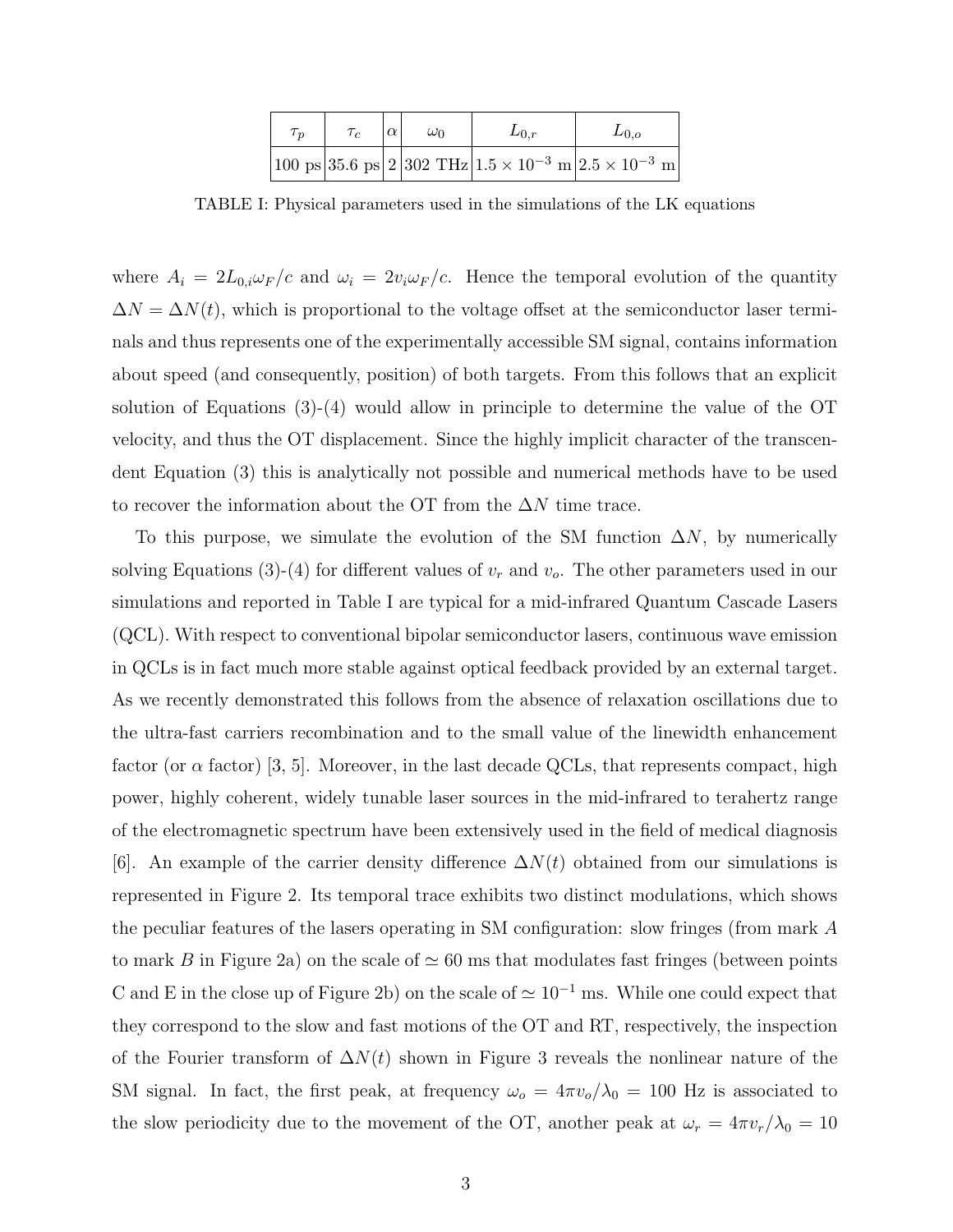kHz, is associated to the motion of the RT, but the dominant peak in the spectrum occurs at  $\omega_r - \omega_o$ . This shows that the feedback fields provided by the targets cause a nonlinear response in the laser, due to the intrinsic nonlinearity of the LK equations (3)-(4). In the time domain, this amounts to say that there should exist temporal features of the time trace, associated to a fast time scale (being  $2\pi/(\omega_r - \omega_o) \approx 2\pi/\omega_r$ ), which carry information about the slow time scale. Since the former is associated to the RT motion, and the latter to the OT motion, the introduction of the RT should allow to gather information about the OT motion by sampling the system at a fast rate. This overcomes the limit  $\lambda/2$  for the appreciable displacement when only one target is considered.



FIG. 2: Typical temporal trace of the carrier density difference  $\Delta N$  as a function of time. Reference and object target velocities are  $v_r = 5.0 \times 10^{-3}$  m/s and  $v_o = 5.0 \times 10^{-5}$  m/s, respectively, while feedback parameters are  $k_r = 0.029$  and  $k_o = 0.025$ . In panel a) a complete slow fringe, delimited by points A (at  $t = 0$  ms) and B (at  $t = 62$  ms), is shown, so that the faster modulation induced by the reference target is evident. Panel b) is a close up, for a shorter time interval, of the temporal trace shown in panel a), where the fast fringe can be identified (between points C and E), with its associated time interval, denoted with  $\Delta T$ . The sub-feature is delimited by points D and E and the time interval  $\Delta t$  between two consecutive sub-features is the physical quantity which the sensing scheme is based on. The other parameters are reported in Table I.

More interestingly again, if the value of the feedback parameters are high enough, novel sub-features (delimited by points D and E in Figure 2b) can be seen in the time trace; such sub-features are the fingerprint of the two–target scheme and their temporal characteristics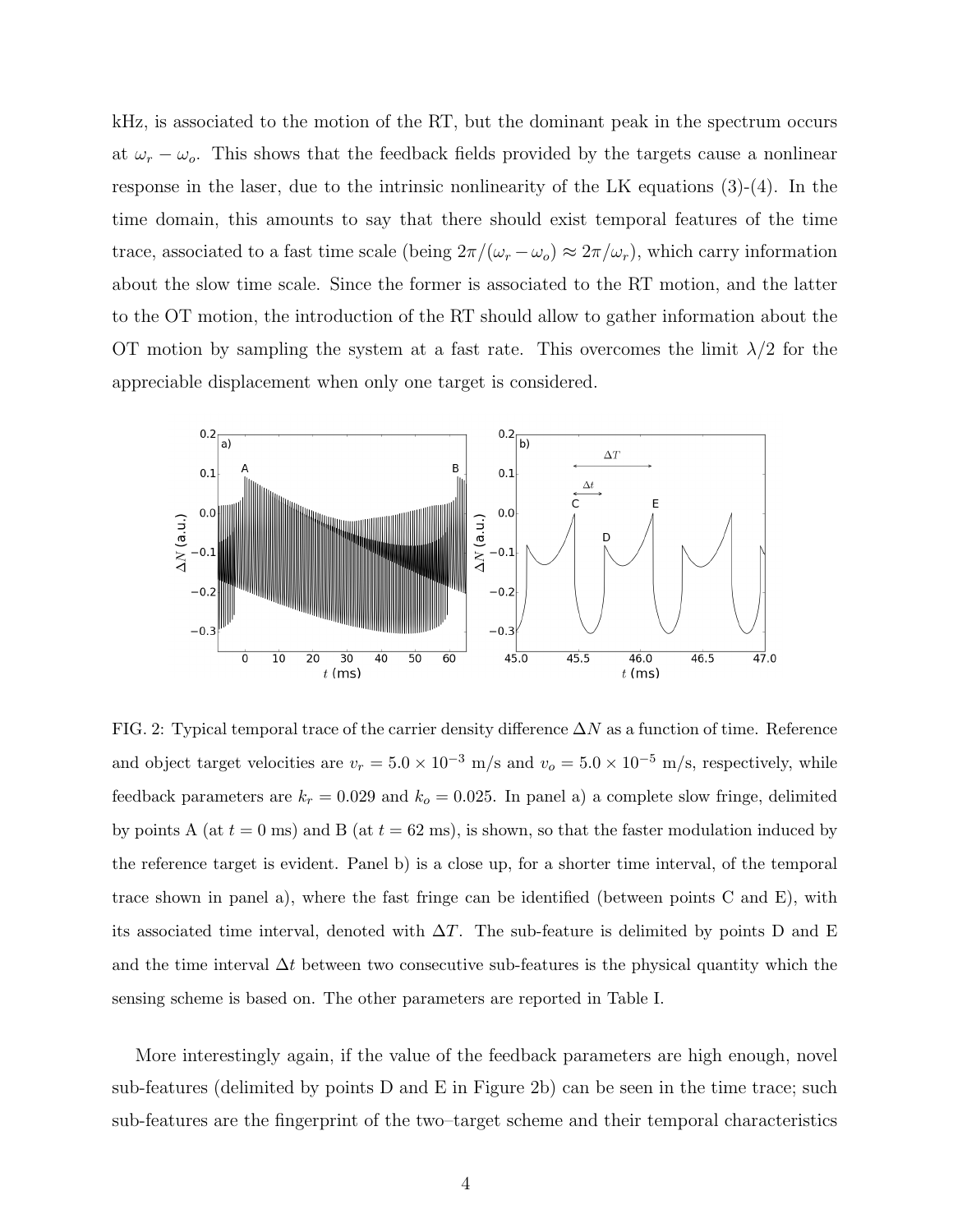

FIG. 3: Fourier transform of  $\Delta N(t)$  represented in Figure 2a.

are linked to the frequency combination arising from the nonlinear response described above. The duration of these sub-features, and, conversely, the time interval  $(\Delta t)$  between two subsequent sub-features, also depends on the OT motion, as indicated by the fact that it varies from one fast fringe to another, within the periodicity of the slow fringe. This is precisely the temporal feature on the basis of which the slow motion of OT can be tracked in the fast fringe.

We performed an extensive fitting procedure, to relate the position of the OT to the time interval  $\Delta t$  between the cusps of two subsequent sub-features. In our simulations the OT velocity  $v<sub>o</sub>$  was fixed, so we could define a "theoretical" position of the OT as given by the simple formula

$$
S_{th} = v_o t. \tag{5}
$$

For a set of different values of  $v<sub>o</sub>$  and  $v<sub>r</sub>$ , the simulated  $\Delta N$  signal was sampled to extract the values  $\Delta t_n$  of  $\Delta t$  corresponding to the instants of time  $t_n$  associated with the occurrence of the left cusp (denoted as D in Figure 2b) of the  $n<sub>t</sub>h$  sub-feature, and a least square analysis was implemented to find the best fit of the relation between  $S_{th}(t_n)$  and  $\Delta t_n$ . This procedure led us to the following interpolation formula:

$$
S_{phen}(t_n) = -\gamma_2 \frac{v_r^2}{\lambda_0} \Delta t_n^2 - \gamma_1 v_r \Delta t_n + \gamma_0 \frac{\lambda_0}{2}
$$
\n
$$
\tag{6}
$$

where the values of the constant coefficients  $\gamma_i$  together with their uncertainties were eval-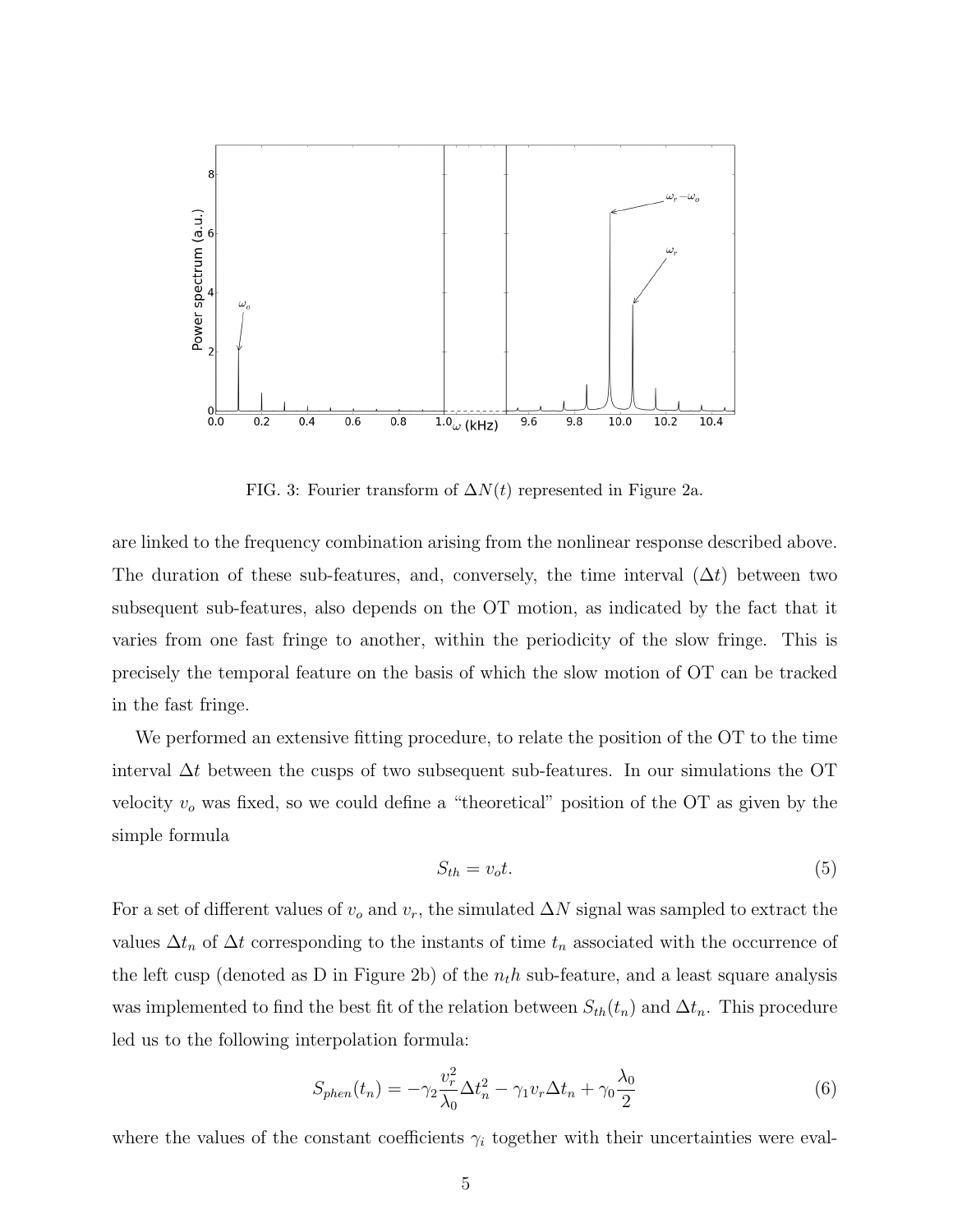uated using all the available simulations and are given by:

$$
\gamma_2 = 1.0197 \pm 0.0017
$$
  
\n
$$
\gamma_1 = 0.6696 \pm 0.0009
$$
  
\n
$$
\gamma_0 = 0.9375 \pm 0.0002
$$
\n(7)

We can further assume that the error on the determination on the OT displacement due to uncertainties in the  $\gamma_i$  parameters is given by applying the error propagation law to the phenomenological formula (6)

$$
\sigma_S = \sqrt{\sum_i \left(\frac{\partial S}{\partial \gamma_i}\right)^2 \sigma_{\gamma_i}^2} = \sqrt{\left(\frac{v_r^2}{\lambda_0} \Delta t_n^2\right)^2 \sigma_{\gamma_2} + \left(v_r \Delta t_n\right)^2 \sigma_{\gamma_1} + \left(\frac{\lambda_0}{2}\right)^2 \sigma_{\gamma_0}},\tag{8}
$$

An example of the results that can be obtained with the sensing procedure described so far is given in Figure 4. It is evident by inspection of the close-up, Figure 4b, that the potential



FIG. 4: Plot of the position of the OT target  $S(t)$  versus time, for a simulation with  $v_r = 5 \times 10^{-3}$ m/s and  $v_o = 4 \times 10^{-6}$  m/s. The other parameters are as in Figure 2. The solid line represents the theoretical position  $S_{th}$  (see Equation (5)). The dots mark the position  $S_{phen}$  as predicted by the phenomenological equation (6), and the associated errors  $\sigma_S$  as given by Equation (8). Panel a) is the representation over the entire period of a slow fringe, while panel b) is a close–up in which the accuracy of  $S_{phen}$  in retrieving  $S_{th}$  can be appreciated.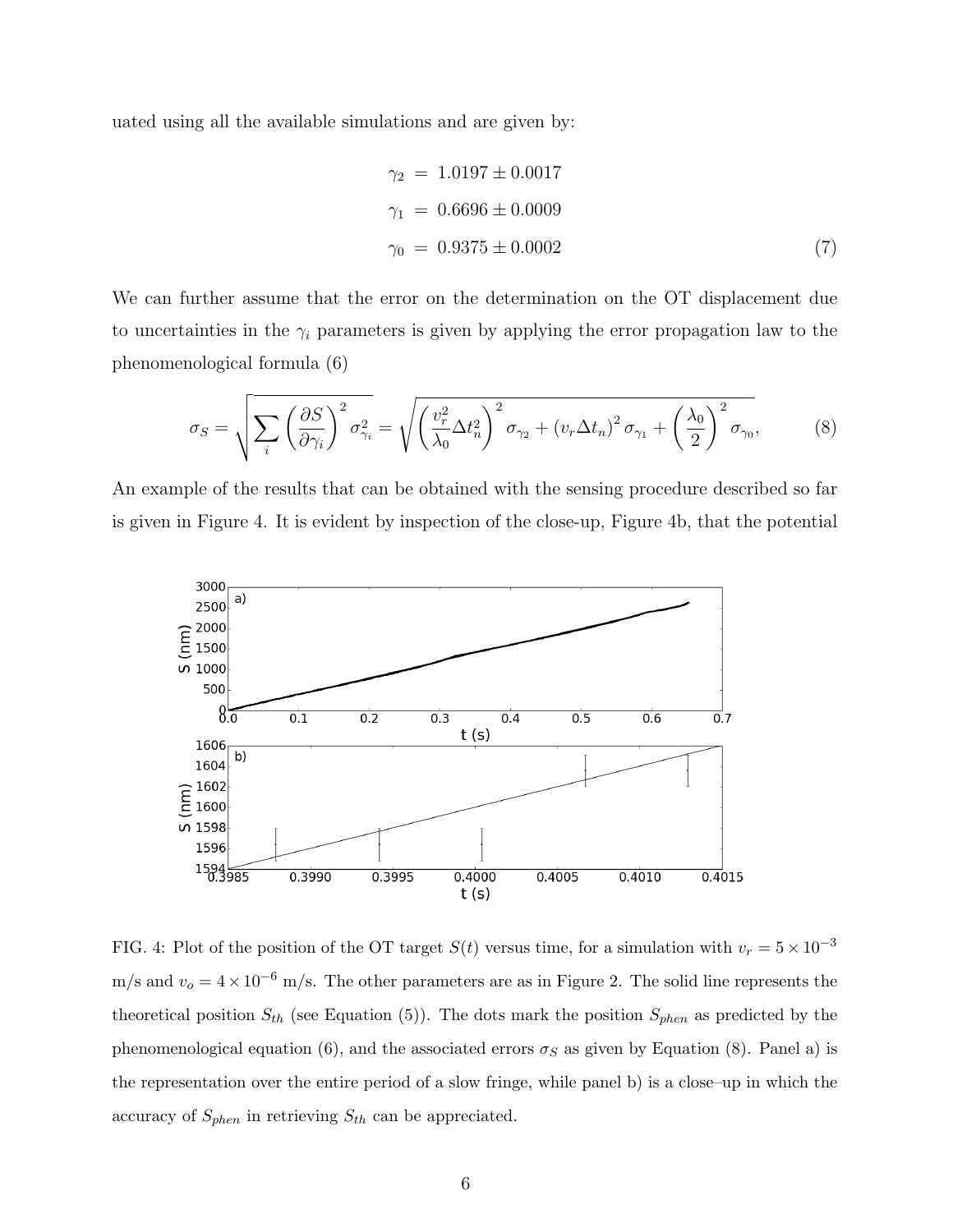measurements of the OT are well within the 10 nm deviation from the theoretically expected values (the solid line). More details of this numerical approach together with an experimental validation of the proposed technique are reported in [7].

In collaboration with the group of Prof. Thierry Bosch that has a consolidated experience both in the development of optical sensors based on self-mixing interferometry in the visible and near-infrared and in signal analysis, the next tasks of this research activity could be:

- 1. Extend these results to the case of semiconductor lasers emitting in the near-infrared or THz region of the electromagnetic spectrum. From the theoretical point of view it basically implies a change of the characteristic alpha-factor and the carriers lifetime used in the simulations.
- 2. Explore different regimes of feedback in order to identify the optimal operation conditions of the two-target configurations. In order to check the stability against optical feedback of the re-injected semiconductor lasers (and then the applicability of Equations  $(3)-(4)$ ) we will numerically integrate the LK Equations  $(1)-(2)$  using the Matlab function *ddesd* with two time varying delays associated to the RT and OT motion.
- 3. Extend this technique to oscillating RT and OT, and, in perspective, to arbitrary target dynamics for possible applications to vibrometry and velocimetry. Such extension requires to study in detail the interferometric time trace from such configurations, correlating it to the spectral signatures of the nonlinear frequency mixing and eventually selecting the significant intervals to be extracted from the time trace.

In case of success we believe that this would result in a remarkable improvement of the performances (e.g. resolution) of the state of art optical techniques for biomedical imaging based on laser self-mixing in semiconductor lasers.

#### III. MUTUAL BENEFITS FOR THE HOME AND HOST INSTITUTIONS

The mutual benefit of the collaboration that officially started with this STSM between the theoretical group of nonlinear optics of the Università degli Studi di Bari (IT) to which the STSM Grantee belongs and the Institute Polytehcnique de Toulouse (FR) will consist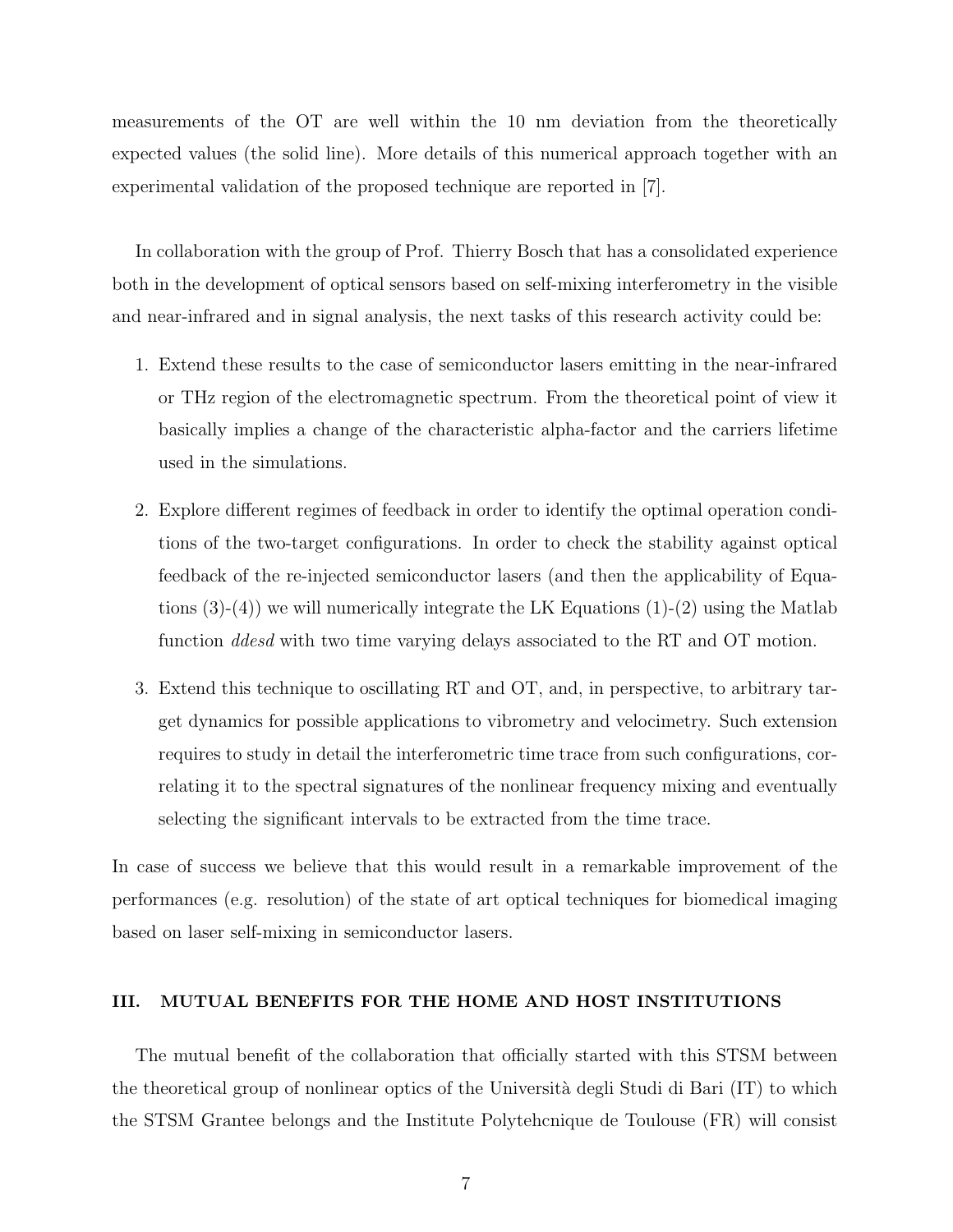for e.g. in the applications of the deterministic reference target approach to increase the resolution of self-mixing interferometry with conventional bipolar semiconductor laser in the field of velocimetry or vibrometry for biomedical applications.

#### IV. FUTURE COLLABORATION WITH THE HOST INSTITUTION

The STSM Grantee and Prof. Thierry Bosch plan to further collaborate on the study of self-mixing based interferometric sensors for biomedical applications.

- [1] Kane, D. M.; Shore, K.A. Unlocking dynamical diversity-Optical feedback effects on semiconductor diode lasers, J. Wiley and Sons, 2005.
- [2] Mezzapesa, F. P.; Columbo, L. L.; Dabbicco, M.; Brambilla, M.; Ancona, A.; Sibillano, T.; De Lucia, F.; Lugará, P. M. and Scamarcio, G. Simultaneous measurement of multiple target displacements by self-mixing interferometry in a single laser diode.  $Opt.$  Express 2011, 19, 16160-16173.
- [3] Mezzapesa, F. P.; Columbo, L. L.; Brambilla, M.; Dabbicco, M.; Borri, S.; Vitiello, M. S.; Beere, H. E.; Ritchie, D. A. and Scamarcio, G. Intrinsic stability of quantum cascade lasers against optical feedback. Opt. Express 2013, 21,13748-13757.
- [4] Mezzapesa, F. P.; Columbo, L. L.; Dabbicco, M.; Brambilla, M. and Scamarcio, G. QCL-based nonlinear sensing of independent targets dynamics. Opt. Express 2014, 22, 5867-5874.
- [5] Columbo L. L.; Brambilla, M. Multimode regimes in quantum cascade lasers with optical feedback. Opt. Express 2014, 22, 10105-10118.
- [6] Faist, J. Quantum Cascade Lasers, Oxford University Press, 2013.
- [7] Mezzapesa F.; et al., Nanoscale displacement sensing based on nonlinear frequency mixing in quantum cascade lasers, accepted to IEEE J. Sel. Top. Quantum Electron. (June 2015).